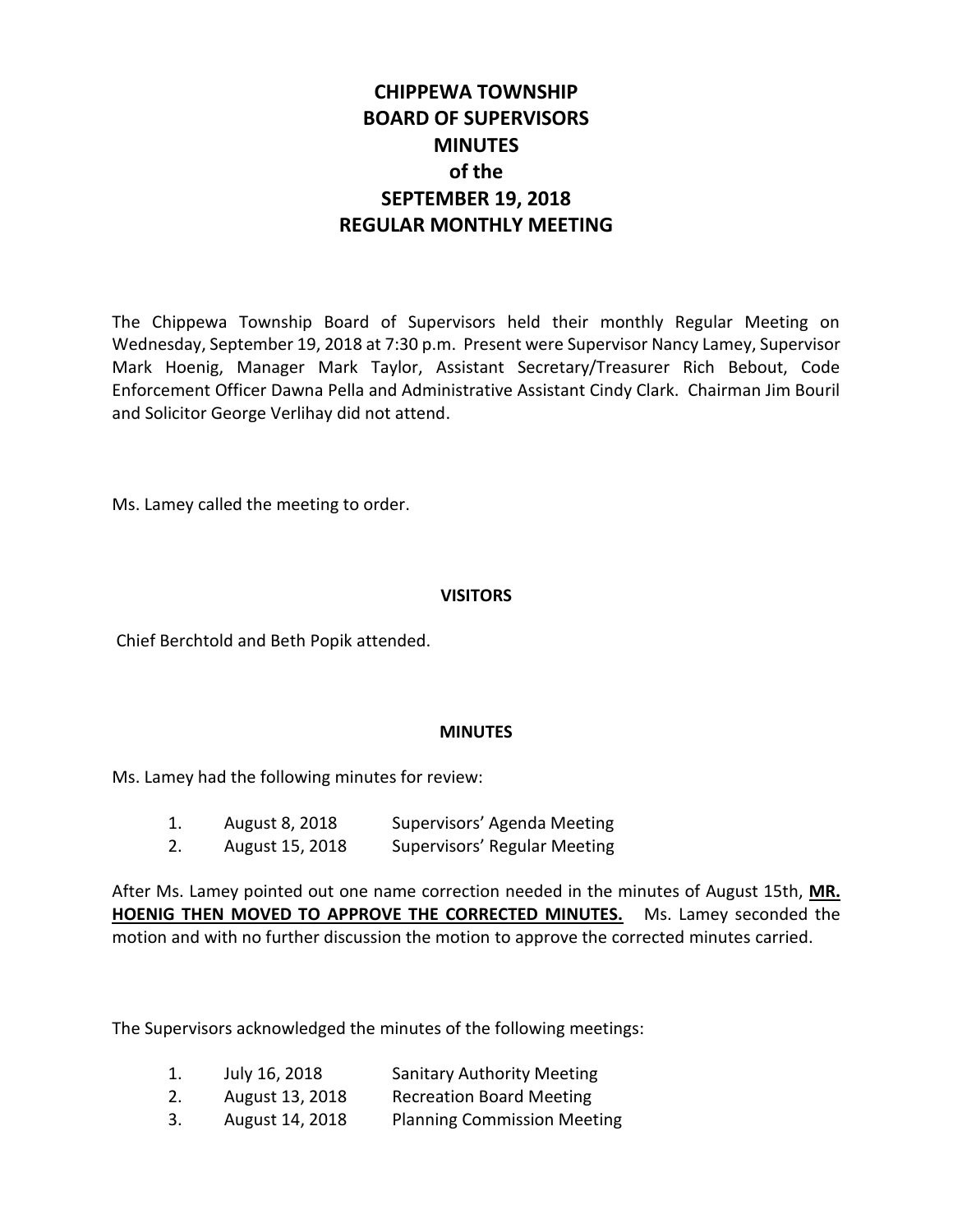## **ITEMS TO BE ACTED ON**

None.

### **REPORTS**

Ms. Lamey had the following reports for review:

- 1. Financial Report
- 2. Police Department Report
- 3. Road Report
- 4. Wage Tax/OPT Report
- 5. Real Estate Tax Report
- 6. Zoning Report
- 7. Code Enforcement Officer's Report
- 8. Fire Department Report

### **MANAGER'S REPORT**

Manager Taylor had the following items for discussion:

1. Ordinance #259: Heating/Air Conditioning:

Manager Taylor said this is the note for \$500,000 for the heating and cooling system for the municipal building. He said there was one minor correction from the one presented at the agenda meeting. He said that Ordinance #259 is now ready to be adopted.

**MR. HOENIG MOVED TO ADOPT** Ordinance #259. Ms. Lamey seconded the motion and with no further discussion the motion carried.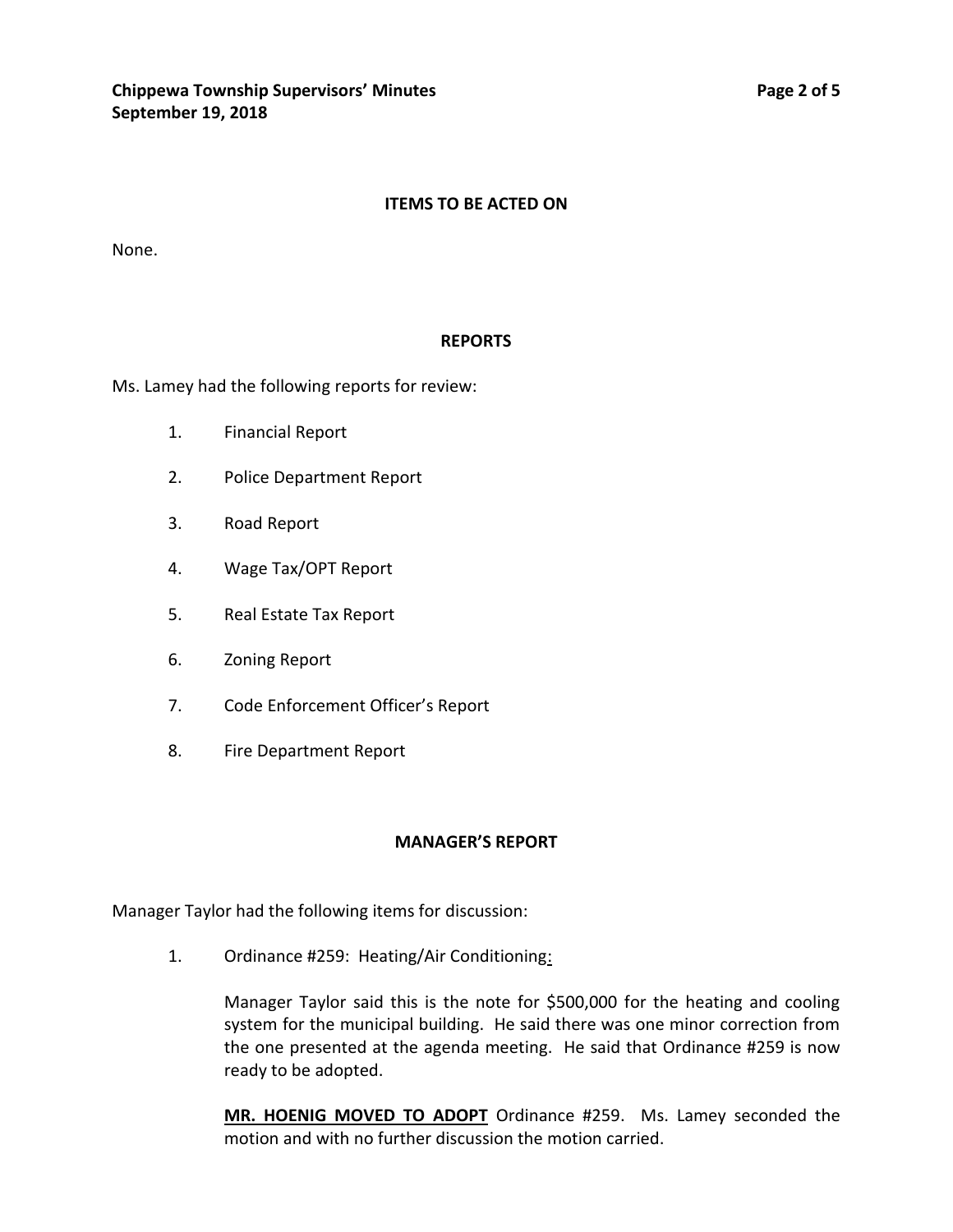## 2. Purchase of New 2019 Patrol Unit for Police Department:

Manager Taylor provided information on the new police vehicle to the Supervisors at last week's Agenda Meeting. The quote was received from Ibis Tek. This will replace the vehicle that was wrecked while it was being repaired.

**MR. HOENIG MOVED TO APPROVE** the purchase of the police vehicle. Ms. Lamey seconded the motion and with no further discussion the motion carried.

# 3. Resolution #2018-10: WesBanco Credit Card Account (approved 9-12);

Manager Taylor said that Resolution #2018-10 was passed by the Supervisors at last week's Agenda Meeting. This was to extend our limit. He asked if anyone had questions and there were none.

## 4. Resolution #2018-11: FNB Credit Card Account (approved 9-12):

Manager Taylor said that Resolution #2018-11 was passed by the Supervisors at last week's Agenda Meeting. This was to extend our limit. He asked if anyone had questions and there were none.

## 5. Township Newsletter:

Manager Taylor has been looking into something to replace the Township newsletter. What he is looking into would be a publication featuring life and events in Chippewa Township. He has been looking over the one presently printed for Beaver, PA. He has shown the Beaver publication to Chuck Wissner and said that Chuck liked this different format. Manager Taylor explained how much work Eileen Keenan puts into the Township's present newsletter, including printing the address labels, putting the labels on the newsletters, etc. The present cost to do the newsletter is approximately \$2900.00 per newsletter, as we have to pay for the postage. The new format would cost about \$3000 per newsletter.

**MR. HOENIG MOVED TO PROCEED** with the new type of publication for the Township newsletter. Ms. Lamey seconded the motion and with no further discussion the motion carried.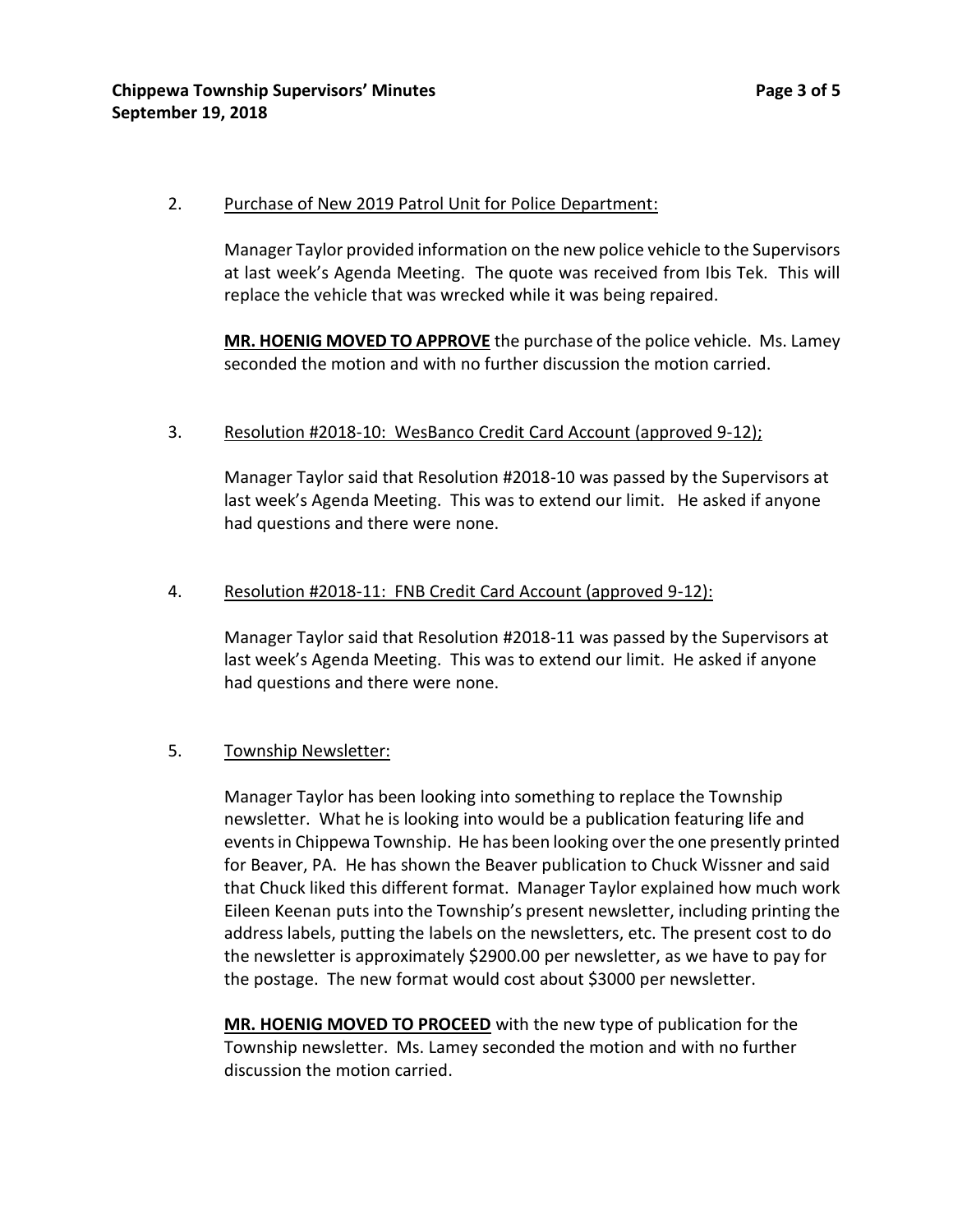## 6. 2019 Budget:

Manager Taylor said that he will start meeting with the various Township departments regarding the 2019 budget soon. Dates to discuss the budget will be set for October and November.

### **MANAGER'S MISCELLANEOUS ITEMS**

Mr. Taylor said that the Assistant Chief has asked to hire another part-time police officer. A memo concerning this had been forwarded to the Supervisors. Mr. Taylor said that if approval is given by the Supervisors, this will be advertised.

**MR. HOENIG MOVED TO APPROVE** the hiring of a part-time police officer. Ms. Lamey seconded the motion and without further discussion the motion carried.

## **MISCELLANEOUS ITEMS**

Chief Berchtold announced that Trick or Treat will be held from 6 to 8 p.m. on October 31st this year.

### **PAYMENT OF BILLS**

Ms. Lamey had the August bills for review

**MR. HOENIG MOVED TO APPROVE** payment of the August bills. Ms. Lamey seconded the motion, and with no further discussion, the motion carried.

### **SOLICITOR'S BUSINESS**

Solicitor Verlihay was not present.